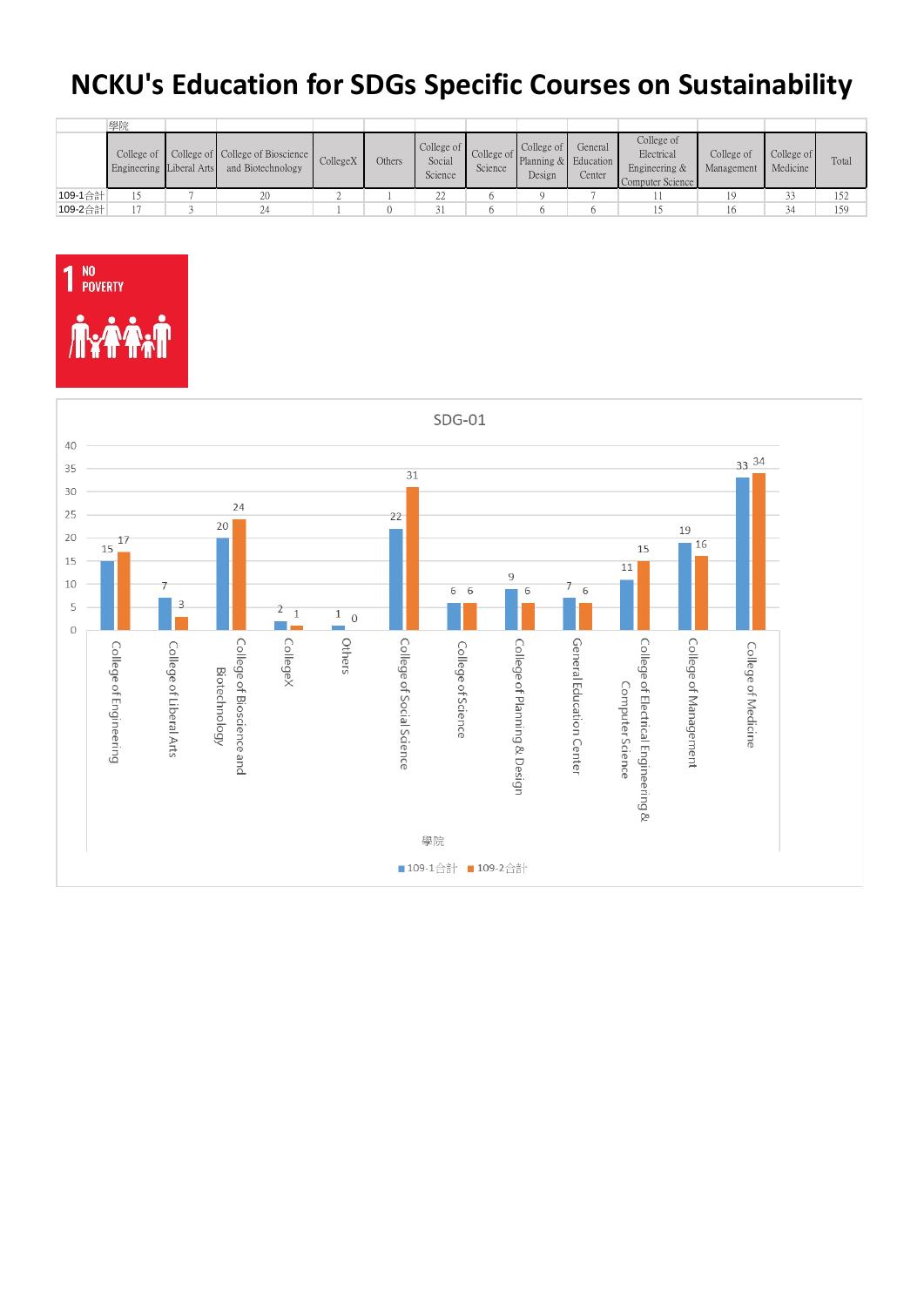|         | 學院                                     |                                                       |          |        |                                 |         |                                                         |                   |                                                               |                          |                        |       |
|---------|----------------------------------------|-------------------------------------------------------|----------|--------|---------------------------------|---------|---------------------------------------------------------|-------------------|---------------------------------------------------------------|--------------------------|------------------------|-------|
|         | College of<br>Engineering Liberal Arts | College of College of Bioscience<br>and Biotechnology | CollegeX | Others | College of<br>Social<br>Science | Science | College of<br>College of Planning & Education<br>Design | General<br>Center | College of<br>Electrical<br>Engineering &<br>Computer Science | College of<br>Management | College of<br>Medicine | Total |
| 109-1合計 |                                        |                                                       |          |        |                                 |         |                                                         |                   |                                                               |                          | 18                     | 113   |
| 109-2合計 |                                        | 24                                                    |          |        | 16                              |         |                                                         |                   |                                                               |                          | 18                     | 116   |



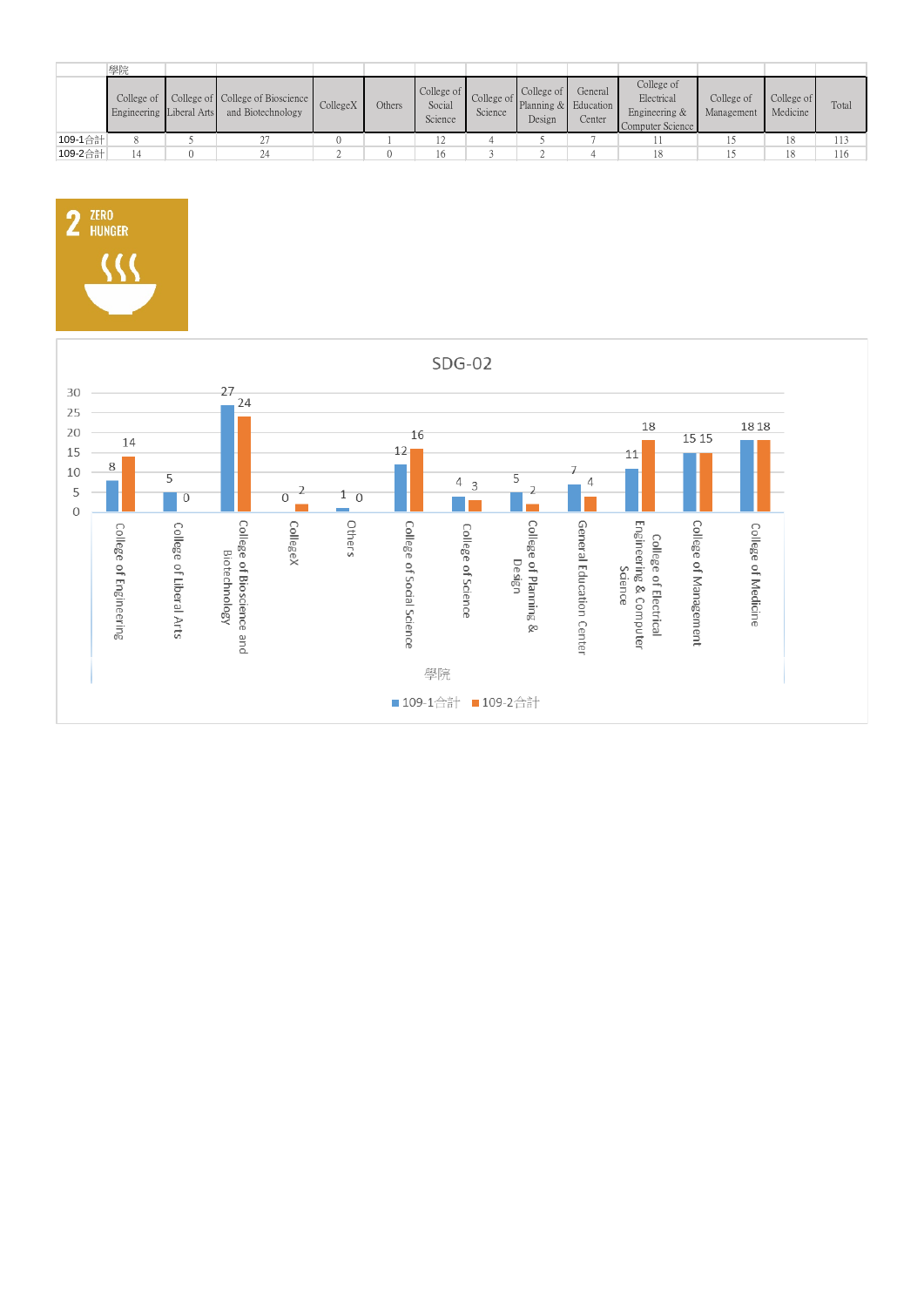|         | 學院                                                    |    |                                                       |          |        |                                 |         |                                                               |                                |                                                               |                          |                        |       |
|---------|-------------------------------------------------------|----|-------------------------------------------------------|----------|--------|---------------------------------|---------|---------------------------------------------------------------|--------------------------------|---------------------------------------------------------------|--------------------------|------------------------|-------|
|         | College of $\blacksquare$<br>Engineering Liberal Arts |    | College of College of Bioscience<br>and Biotechnology | CollegeX | Others | College of<br>Social<br>Science | Science | College of<br>$\therefore$ College of Planning & Fd<br>Design | General<br>Education<br>Center | College of<br>Electrical<br>Engineering &<br>Computer Science | College of<br>Management | College of<br>Medicine | Total |
| 109-1合計 | 35                                                    |    | 40                                                    |          | 36     | 52                              |         | 42                                                            | 39                             |                                                               | 44                       | 213                    | 565   |
| 109-2合計 | 4 <sup>5</sup>                                        | 28 | 26                                                    |          | 39     | 61                              |         | $\sim$ $\sim$                                                 | 31                             |                                                               | 44                       | 235                    | 577   |



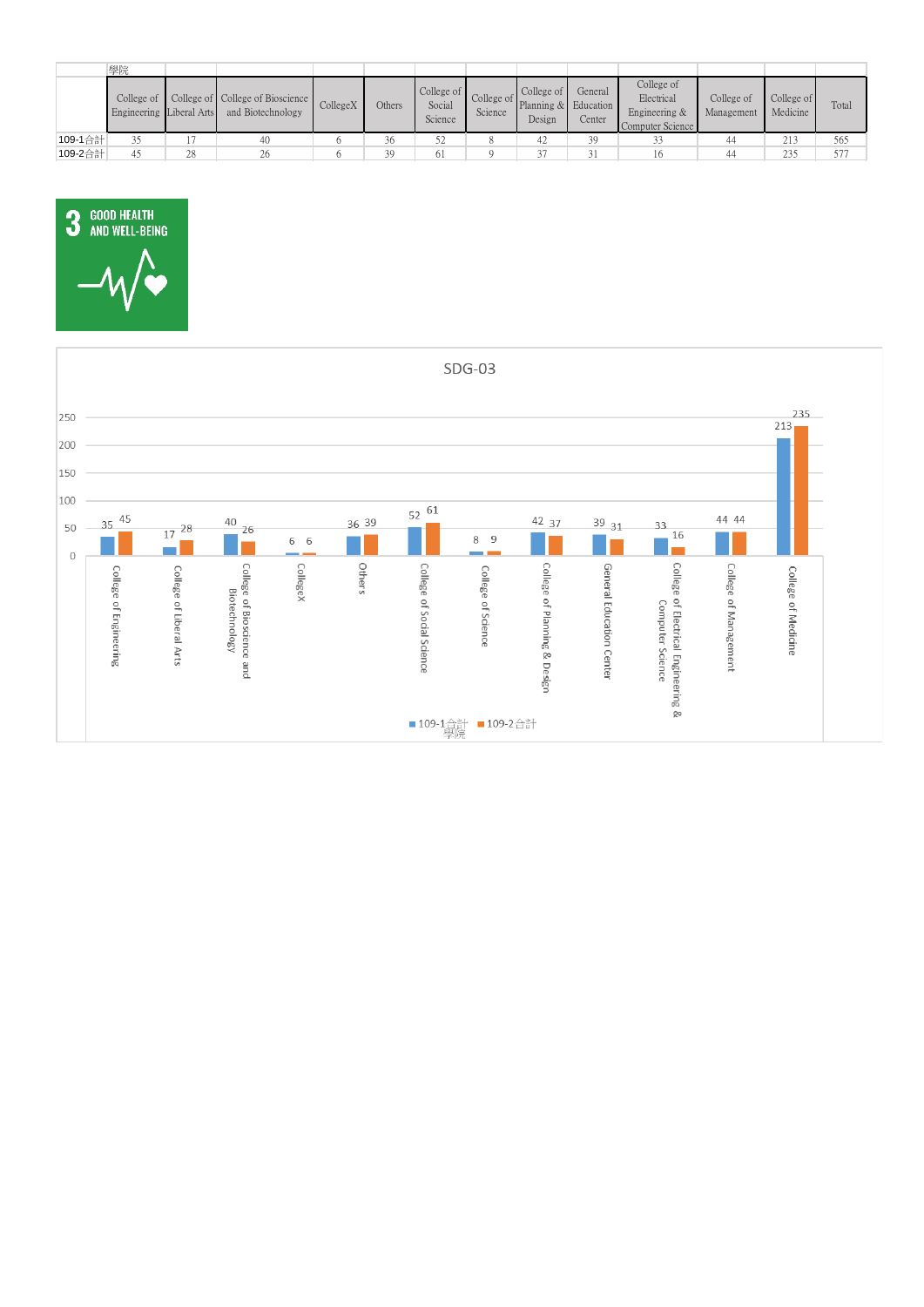|         | 學院                                     |    |                                                       |                |        |                                 |         |                                                                               |                   |                                                               |                          |                        |       |
|---------|----------------------------------------|----|-------------------------------------------------------|----------------|--------|---------------------------------|---------|-------------------------------------------------------------------------------|-------------------|---------------------------------------------------------------|--------------------------|------------------------|-------|
|         | College of<br>Engineering Liberal Arts |    | College of College of Bioscience<br>and Biotechnology | CollegeX       | Others | College of<br>Social<br>Science | Science | College of<br>$\sum_{n=1}^{\infty}$ College of Planning & Education<br>Design | General<br>Center | College of<br>Electrical<br>Engineering &<br>Computer Science | College of<br>Management | College of<br>Medicine | Total |
| 109-1合計 |                                        | Πc | 29                                                    |                | 36     |                                 |         | 29                                                                            |                   | 44                                                            | 46                       | 89                     | 503   |
| 109-2合計 | 42                                     | 76 |                                                       | . . <i>. .</i> | 36     | 54                              | - ∠     |                                                                               | 40                | 26                                                            |                          | 101                    | 479   |



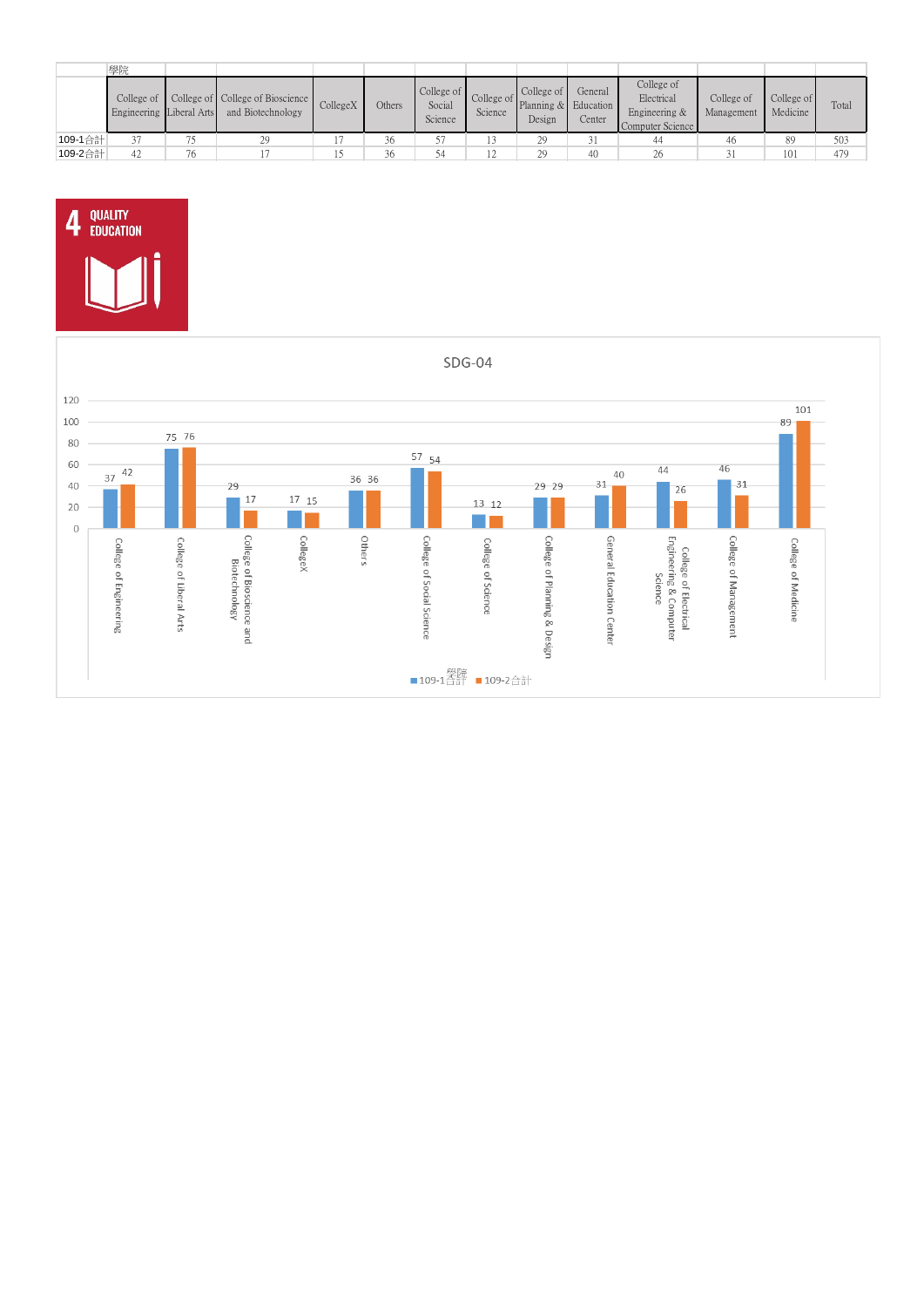|         | 學院                                     |    |                                                       |          |        |                                 |         |                                                                                                     |                   |                                                               |                          |                        |       |
|---------|----------------------------------------|----|-------------------------------------------------------|----------|--------|---------------------------------|---------|-----------------------------------------------------------------------------------------------------|-------------------|---------------------------------------------------------------|--------------------------|------------------------|-------|
|         | College of<br>Engineering Liberal Arts |    | College of College of Bioscience<br>and Biotechnology | CollegeX | Others | College of<br>Social<br>Science | Science | College of<br>$\sum_{n=1}^{\infty}$ College of $\sum_{n=1}^{\infty}$ Planning & Education<br>Design | General<br>Center | College of<br>Electrical<br>Engineering &<br>Computer Science | College of<br>Management | College of<br>Medicine | Total |
| 109-1合計 |                                        | 43 |                                                       |          |        | 43                              |         |                                                                                                     | 20                |                                                               | 20                       | д                      | 211   |
| 109-2合計 |                                        | 49 |                                                       |          |        |                                 |         |                                                                                                     | 21                |                                                               |                          | 24                     | 198   |



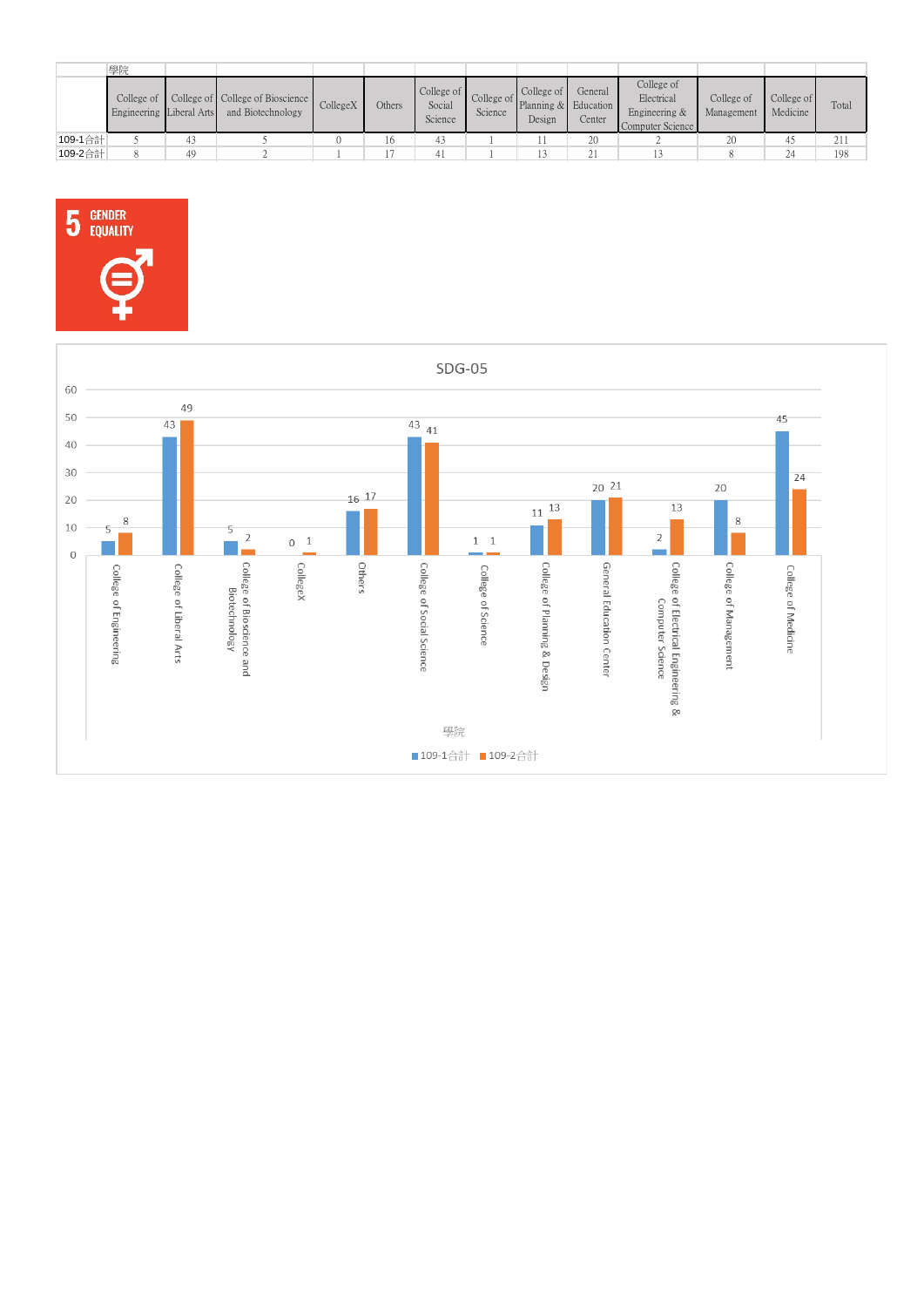|         | 學院                                     |                                                       |          |        |                                 |         |                                                         |                   |                                                               |                          |                        |       |
|---------|----------------------------------------|-------------------------------------------------------|----------|--------|---------------------------------|---------|---------------------------------------------------------|-------------------|---------------------------------------------------------------|--------------------------|------------------------|-------|
|         | College of<br>Engineering Liberal Arts | College of College of Bioscience<br>and Biotechnology | CollegeX | Others | College of<br>Social<br>Science | Science | College of<br>College of Planning & Education<br>Design | General<br>Center | College of<br>Electrical<br>Engineering &<br>Computer Science | College of<br>Management | College of<br>Medicine | Total |
| 109-1合計 | 29                                     |                                                       |          |        |                                 |         |                                                         |                   |                                                               |                          |                        | 60    |
| 109-2合計 | 25                                     |                                                       |          |        |                                 |         |                                                         |                   |                                                               |                          | 19                     | 106   |



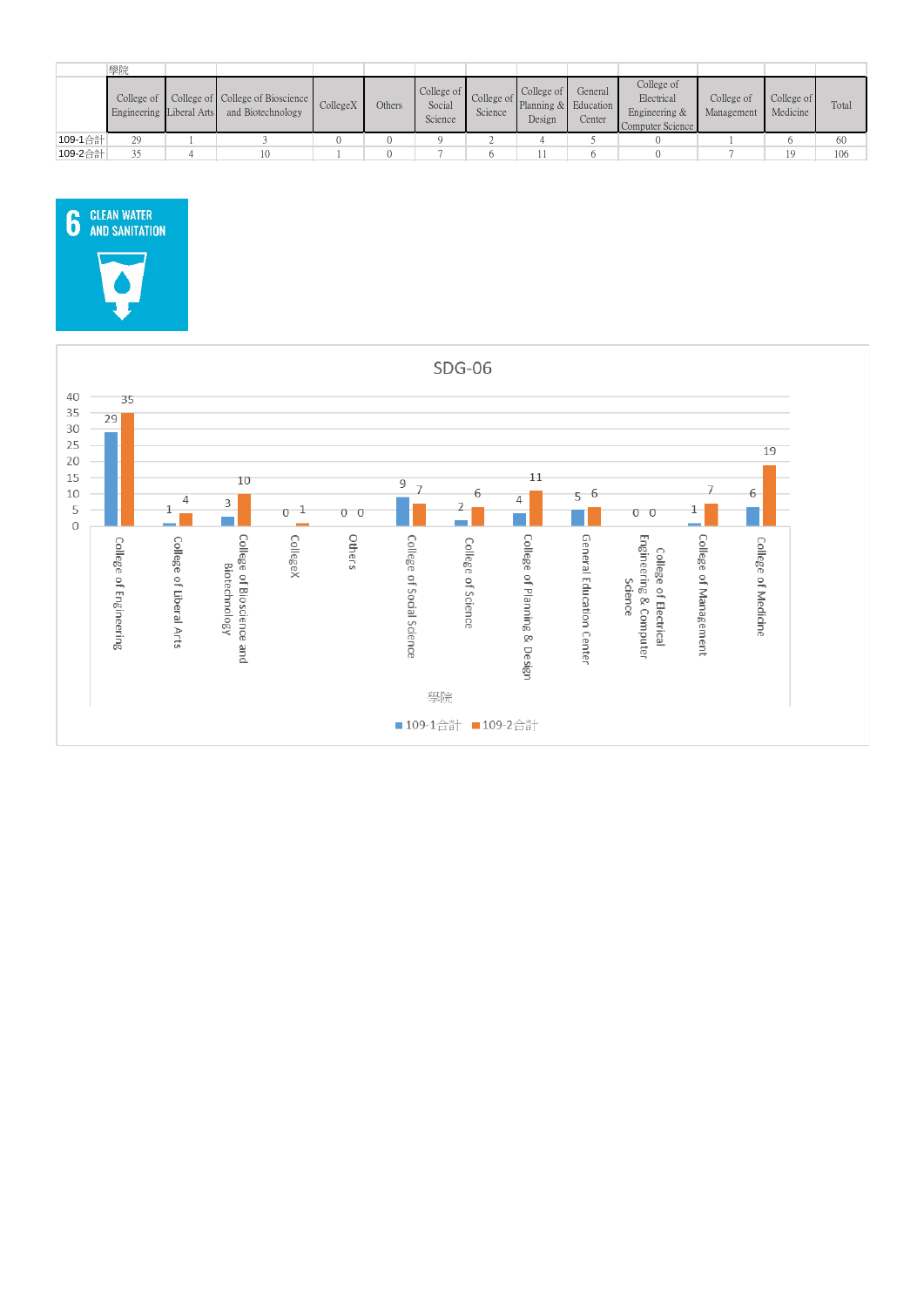|         | 學院                                                    |                                                       |          |        |                                 |         |                                                         |                   |                                                               |                          |                        |       |
|---------|-------------------------------------------------------|-------------------------------------------------------|----------|--------|---------------------------------|---------|---------------------------------------------------------|-------------------|---------------------------------------------------------------|--------------------------|------------------------|-------|
|         | College of $\blacksquare$<br>Engineering Liberal Arts | College of College of Bioscience<br>and Biotechnology | CollegeX | Others | College of<br>Social<br>Science | Science | College of<br>College of Planning & Education<br>Design | General<br>Center | College of<br>Electrical<br>Engineering &<br>Computer Science | College of<br>Management | College of<br>Medicine | Total |
| 109-1合計 | 44                                                    |                                                       |          |        |                                 |         |                                                         |                   |                                                               |                          |                        | 121   |
| 109-2合計 | 64                                                    |                                                       |          |        |                                 |         |                                                         |                   |                                                               |                          |                        | 115   |



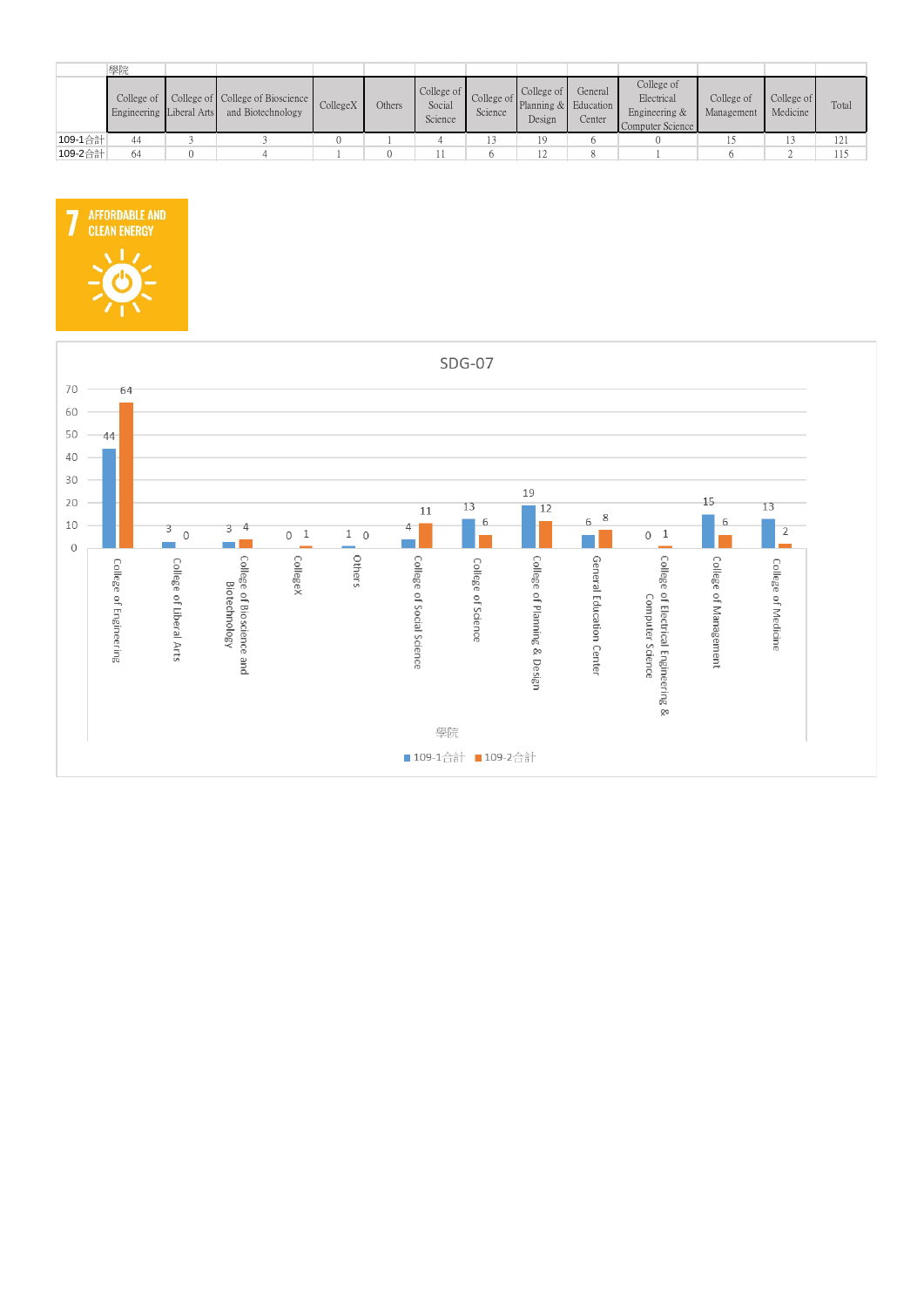|         | 學院                                     |                                                       |          |        |                                 |         |                      |                   |                                                               |                          |                        |       |
|---------|----------------------------------------|-------------------------------------------------------|----------|--------|---------------------------------|---------|----------------------|-------------------|---------------------------------------------------------------|--------------------------|------------------------|-------|
|         | College of<br>Engineering Liberal Arts | College of College of Bioscience<br>and Biotechnology | CollegeX | Others | College of<br>Social<br>Science | Science | College of<br>Design | General<br>Center | College of<br>Electrical<br>Engineering &<br>Computer Science | College of<br>Management | College of<br>Medicine | Total |
| 109-1合計 |                                        |                                                       |          |        |                                 |         |                      |                   | 50                                                            | 67                       | 50                     | 330   |
| 109-2合計 |                                        |                                                       |          |        | 39                              | 20      | 46                   | 16                | 41                                                            | 48                       | 64                     | 358   |



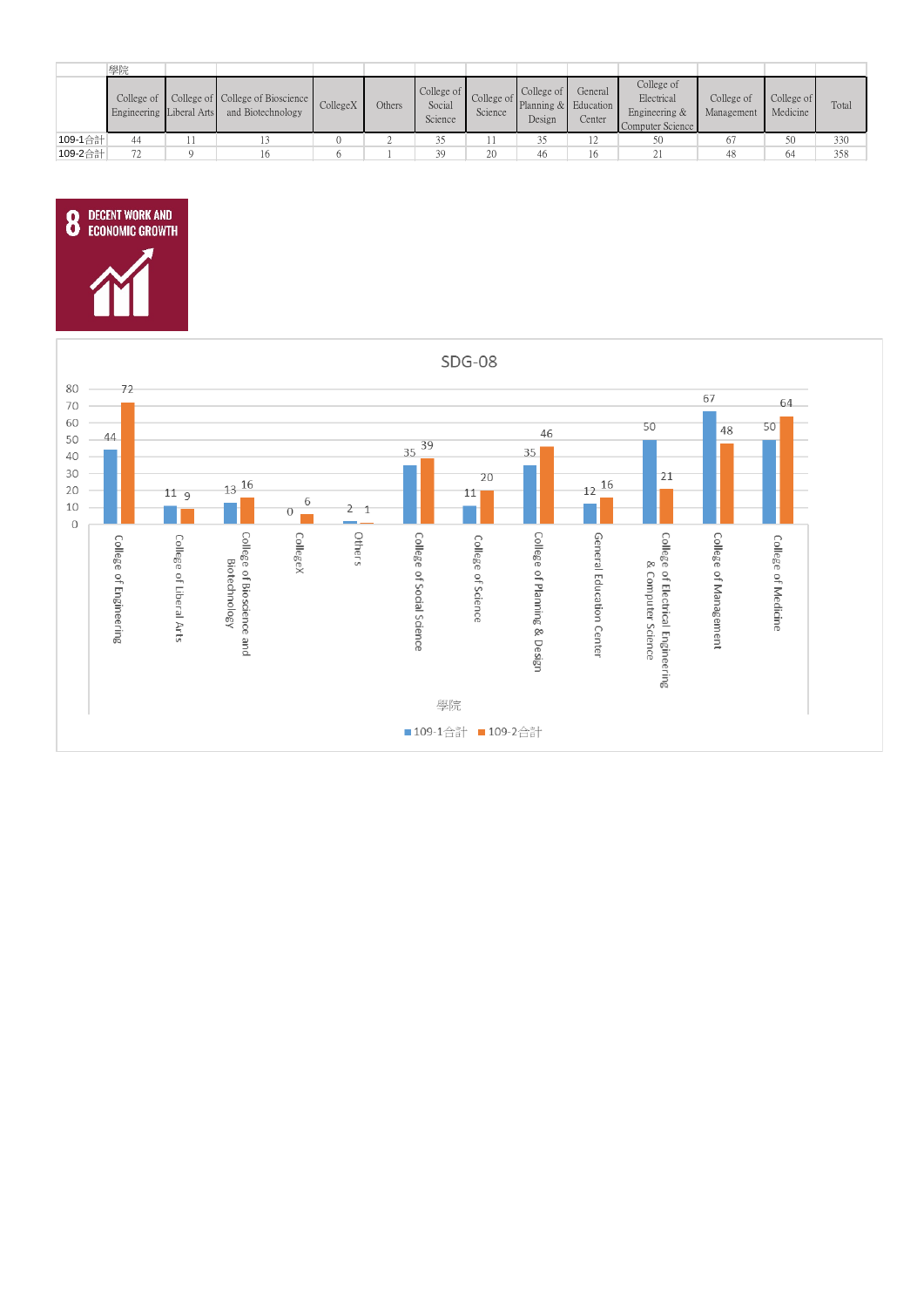|         | 學院                                             |                                                       |          |        |                                 |         |                                                                |                   |                                                               |                          |                        |       |
|---------|------------------------------------------------|-------------------------------------------------------|----------|--------|---------------------------------|---------|----------------------------------------------------------------|-------------------|---------------------------------------------------------------|--------------------------|------------------------|-------|
|         | College of $\vert$<br>Engineering Liberal Arts | College of College of Bioscience<br>and Biotechnology | CollegeX | Others | College of<br>Social<br>Science | Science | $\Box$ College of<br>College of Planning & Education<br>Design | General<br>Center | College of<br>Electrical<br>Engineering &<br>Computer Science | College of<br>Management | College of<br>Medicine | Total |
| 109-1合計 | 74                                             |                                                       |          |        |                                 |         | 50                                                             |                   |                                                               | 41                       | 25                     | 327   |
| 109-2合計 | 98                                             |                                                       |          |        |                                 | 23      | 48                                                             |                   |                                                               | 23                       | $\gamma$<br><u>_</u>   | 280   |



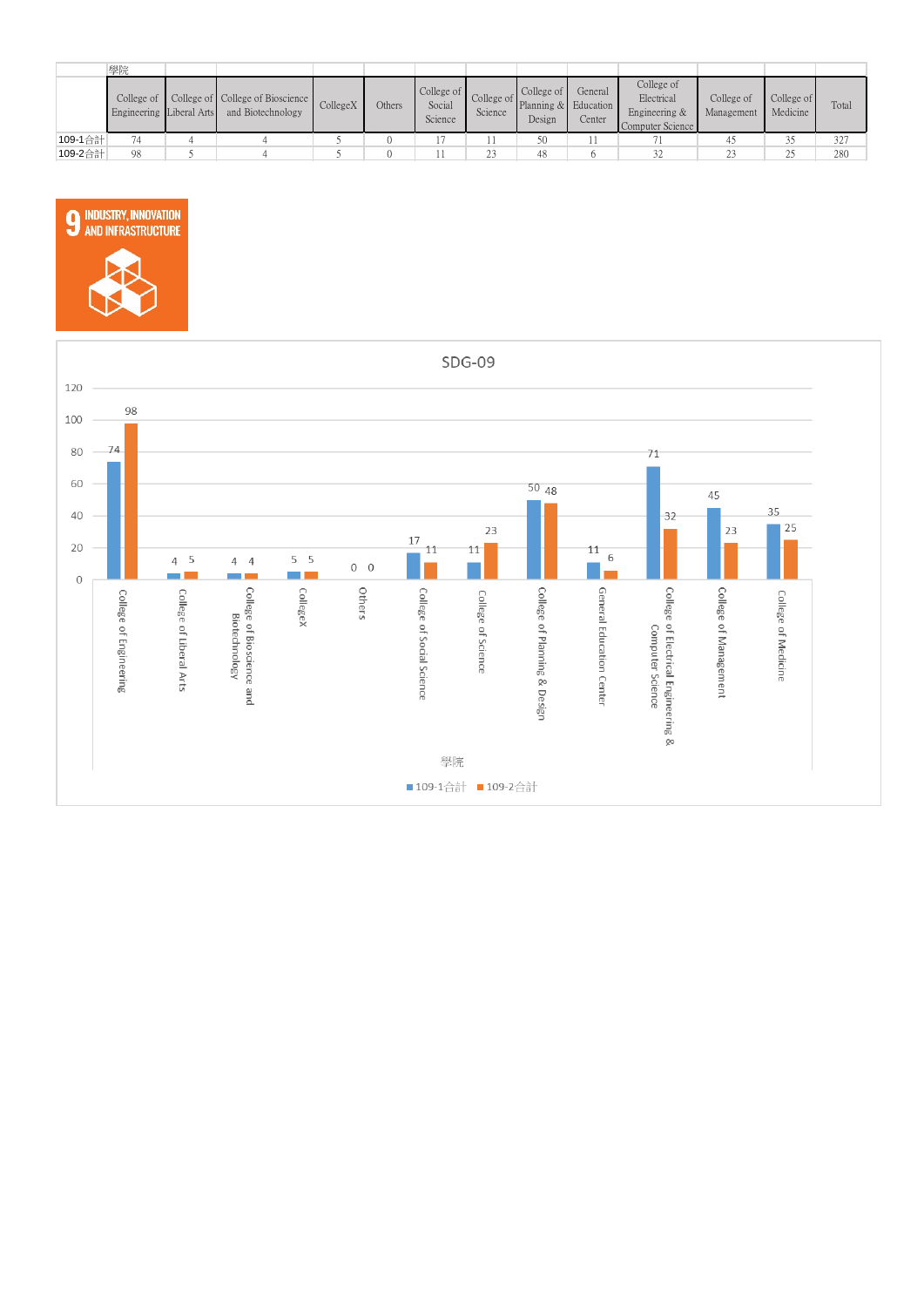|         | 學院                                             |                |                                                       |          |        |                                 |         |                                                         |                   |                                                               |                          |                        |       |
|---------|------------------------------------------------|----------------|-------------------------------------------------------|----------|--------|---------------------------------|---------|---------------------------------------------------------|-------------------|---------------------------------------------------------------|--------------------------|------------------------|-------|
|         | College of $\vert$<br>Engineering Liberal Arts |                | College of College of Bioscience<br>and Biotechnology | CollegeX | Others | College of<br>Social<br>Science | Science | College of<br>College of Planning & Education<br>Design | General<br>Center | College of<br>Electrical<br>Engineering &<br>Computer Science | College of<br>Management | College of<br>Medicine | Total |
| 109-1合計 | 19                                             | 30             |                                                       |          |        |                                 |         |                                                         | 21                |                                                               | 23                       | 54                     | 214   |
| 109-2合計 |                                                | $\gamma$<br>رے |                                                       |          |        | 32                              |         |                                                         | 19                |                                                               | 10                       | 43                     | 183   |



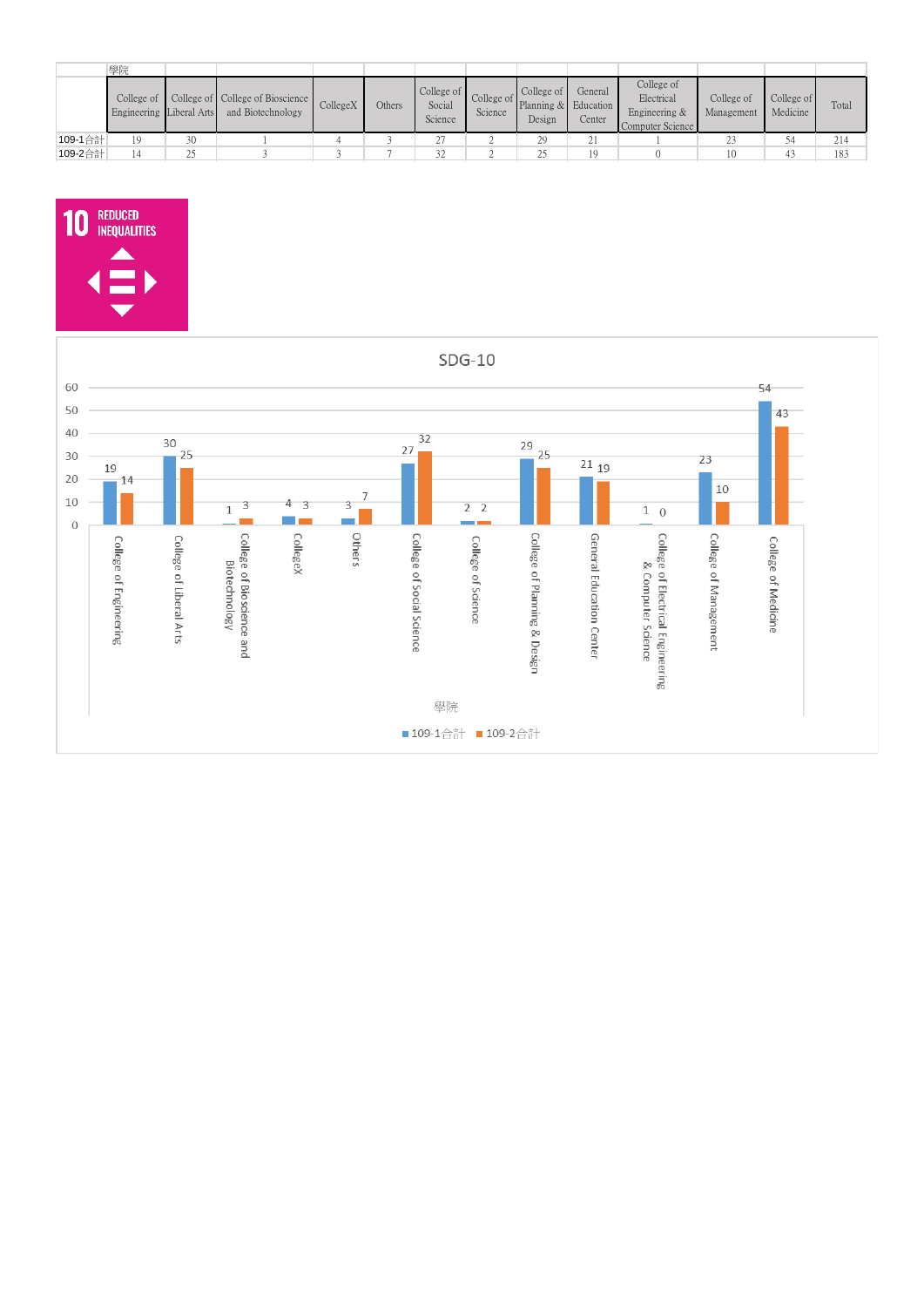|         | 學院                                     |                |                                                       |          |        |                                 |         |                                                         |                   |                                                               |                          |                        |       |
|---------|----------------------------------------|----------------|-------------------------------------------------------|----------|--------|---------------------------------|---------|---------------------------------------------------------|-------------------|---------------------------------------------------------------|--------------------------|------------------------|-------|
|         | College of<br>Engineering Liberal Arts |                | College of College of Bioscience<br>and Biotechnology | CollegeX | Others | College of<br>Social<br>Science | Science | College of<br>College of Planning & Education<br>Design | General<br>Center | College of<br>Electrical<br>Engineering &<br>Computer Science | College of<br>Management | College of<br>Medicine | Total |
| 109-1合計 | 44                                     | 29             |                                                       |          |        |                                 |         |                                                         | 23                |                                                               | 28                       | 41                     | 298   |
| 109-2合計 |                                        | $\gamma$<br>رے |                                                       |          |        | 32                              |         |                                                         | 19                |                                                               |                          | 43                     | 183   |



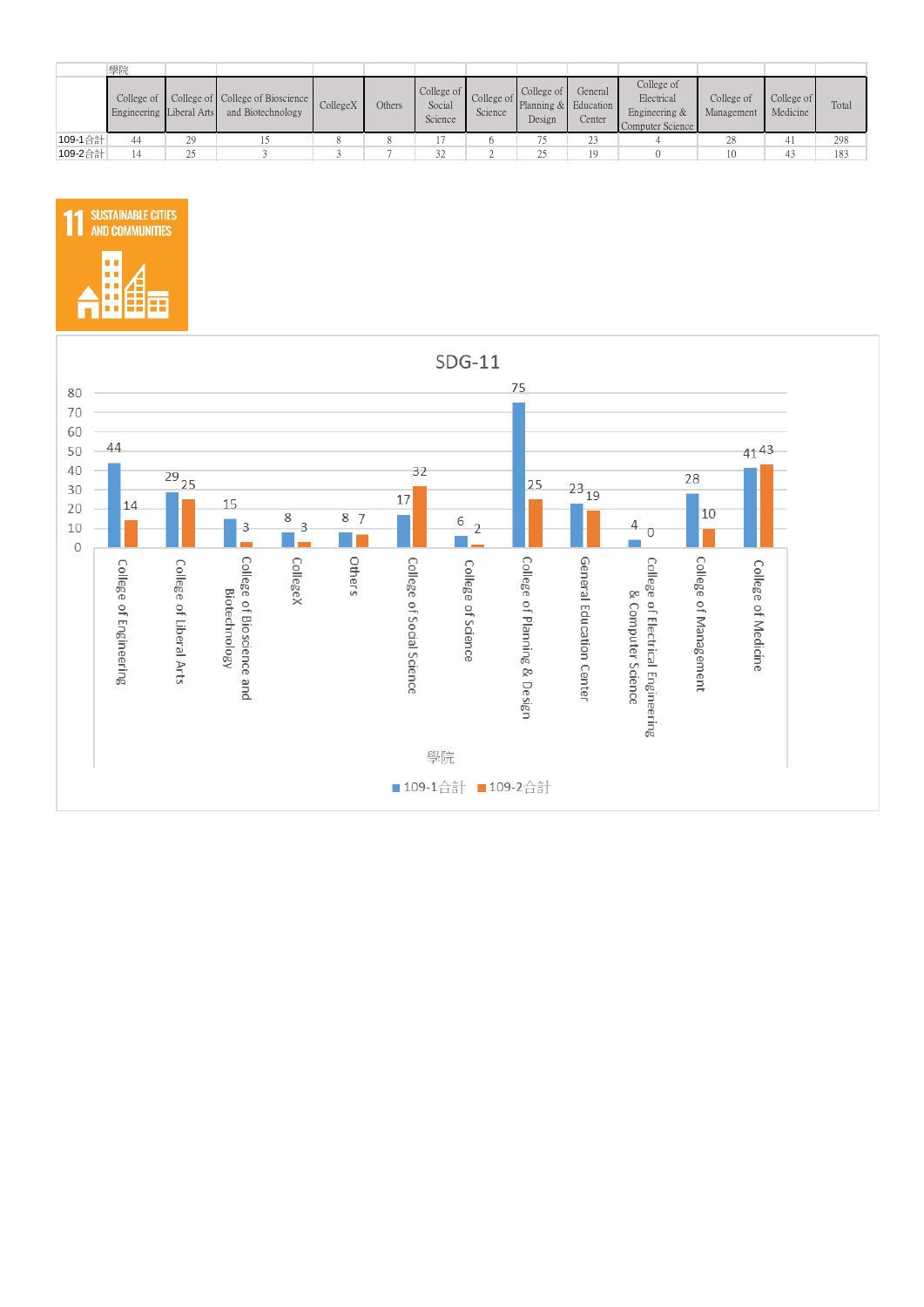|         | 學院                       |                                                                  |          |        |                                 |         |                                                                |                   |                                                               |                          |                        |       |
|---------|--------------------------|------------------------------------------------------------------|----------|--------|---------------------------------|---------|----------------------------------------------------------------|-------------------|---------------------------------------------------------------|--------------------------|------------------------|-------|
|         | Engineering Liberal Arts | College of College of College of Bioscience<br>and Biotechnology | CollegeX | Others | College of<br>Social<br>Science | Science | $\sim$ College of<br>College of Planning & Education<br>Design | General<br>Center | College of<br>Electrical<br>Engineering &<br>Computer Science | College of<br>Management | College of<br>Medicine | Total |
| 109-1合計 | 20                       | 10                                                               |          |        |                                 |         | $\gamma\gamma$<br>∠∠                                           |                   |                                                               | 42                       | 19                     | 157   |
| 109-2合計 | 24                       |                                                                  |          |        | 18                              |         |                                                                |                   |                                                               | 20                       |                        | 127   |



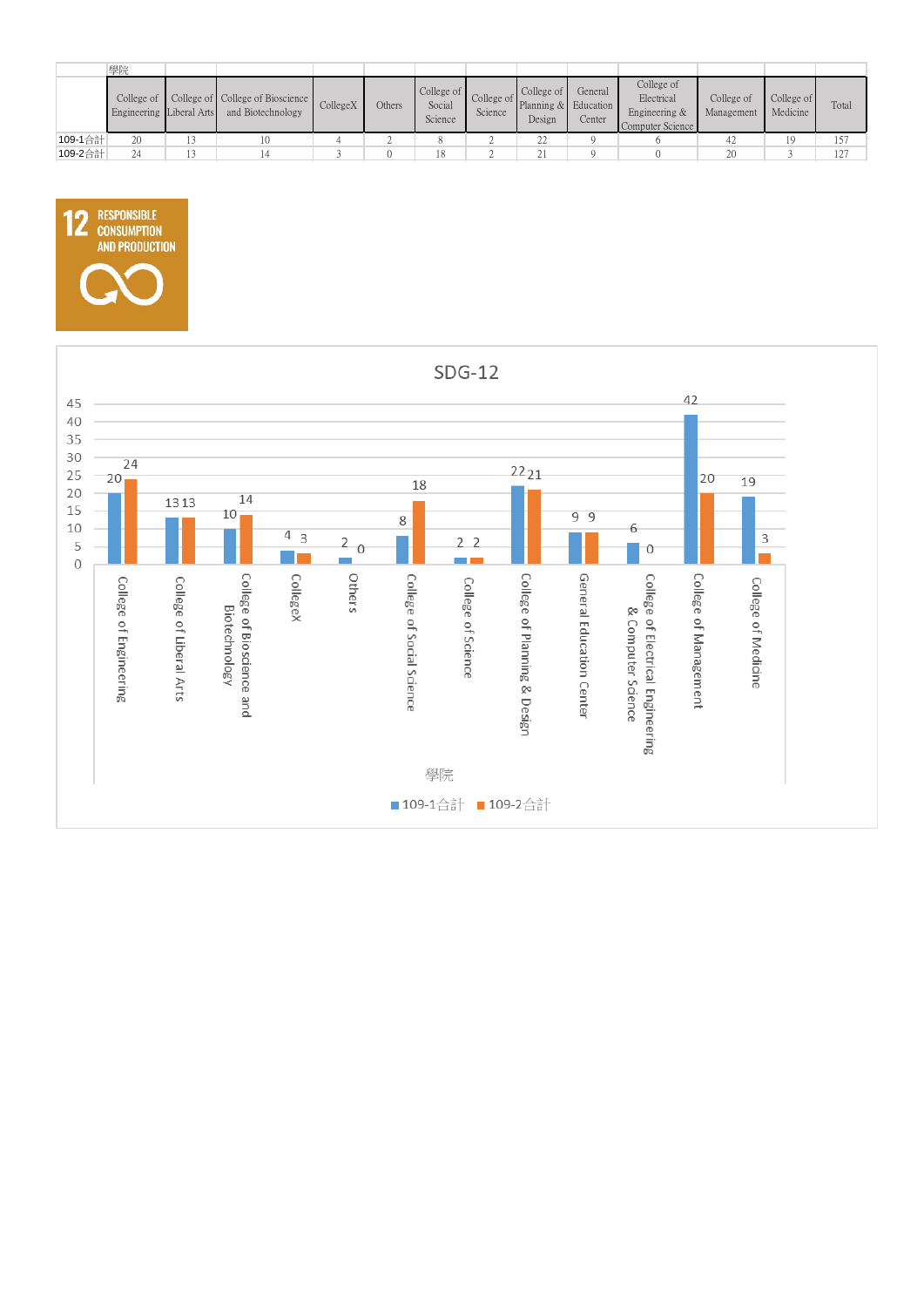|         | 學院                                     |    |                                                       |          |        |                                 |         |                                                         |                   |                                                               |                          |                        |       |
|---------|----------------------------------------|----|-------------------------------------------------------|----------|--------|---------------------------------|---------|---------------------------------------------------------|-------------------|---------------------------------------------------------------|--------------------------|------------------------|-------|
|         | College of<br>Engineering Liberal Arts |    | College of College of Bioscience<br>and Biotechnology | CollegeX | Others | College of<br>Social<br>Science | Science | College of<br>College of Planning & Education<br>Design | General<br>Center | College of<br>Electrical<br>Engineering &<br>Computer Science | College of<br>Management | College of<br>Medicine | Total |
| 109-1合計 | 40                                     | 10 |                                                       |          |        |                                 |         |                                                         |                   |                                                               |                          | 10                     | 130   |
| 109-2合計 | 52                                     |    |                                                       |          |        |                                 |         |                                                         |                   |                                                               |                          |                        | 140   |



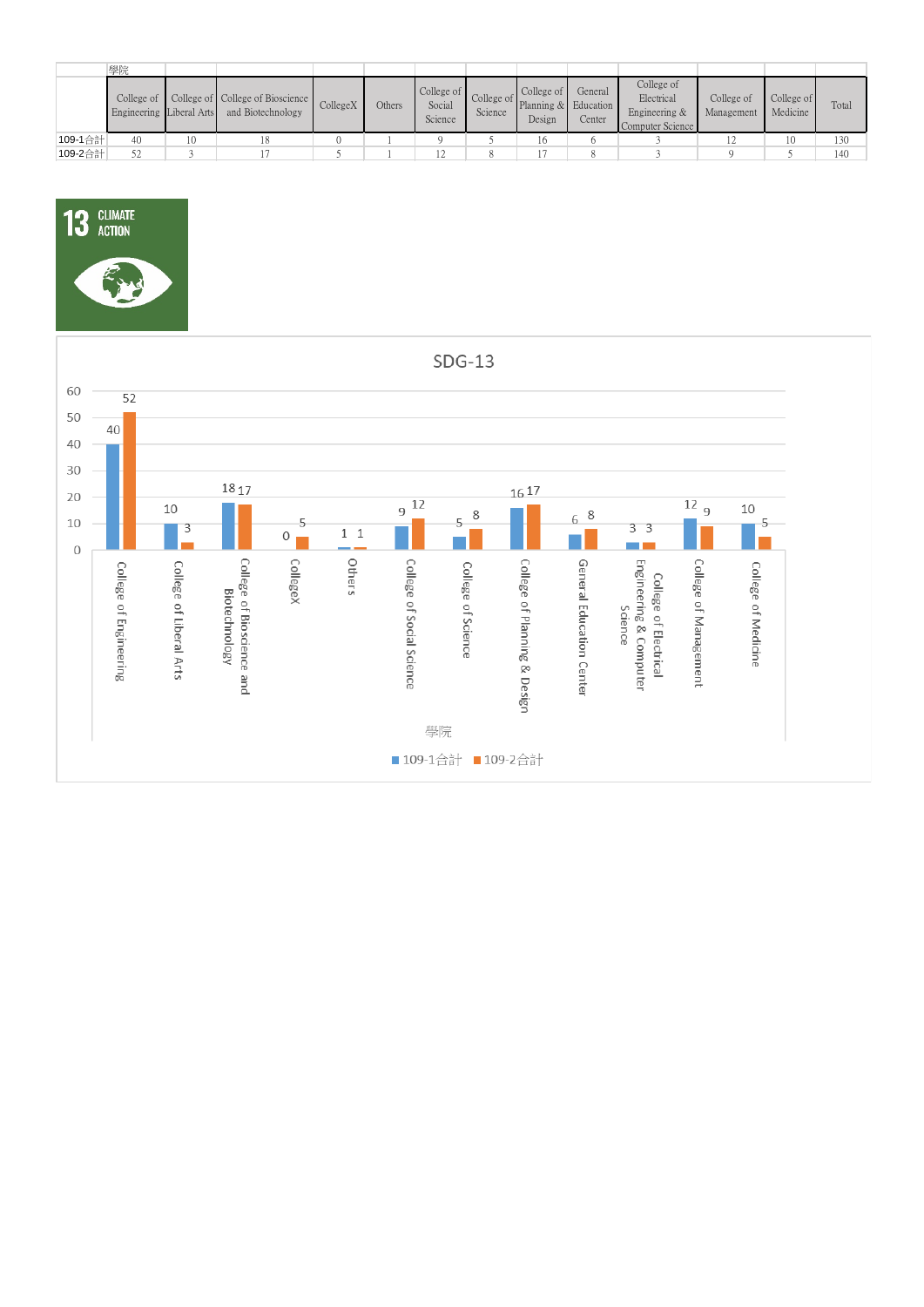|         | 學院                                     |                                                       |          |        |                                 |         |                                                                   |                                |                                                               |                          |                        |       |
|---------|----------------------------------------|-------------------------------------------------------|----------|--------|---------------------------------|---------|-------------------------------------------------------------------|--------------------------------|---------------------------------------------------------------|--------------------------|------------------------|-------|
|         | College of<br>Engineering Liberal Arts | College of College of Bioscience<br>and Biotechnology | CollegeX | Others | College of<br>Social<br>Science | Science | College of<br>$\blacksquare$ College of Planning & Edi-<br>Design | General<br>Education<br>Center | College of<br>Electrical<br>Engineering &<br>Computer Science | College of<br>Management | College of<br>Medicine | Total |
| 109-1合計 | 23                                     | 20                                                    |          |        |                                 |         |                                                                   |                                |                                                               |                          |                        | Q.    |
| 109-2合計 | 28                                     |                                                       |          |        |                                 |         |                                                                   |                                |                                                               |                          |                        | 67    |



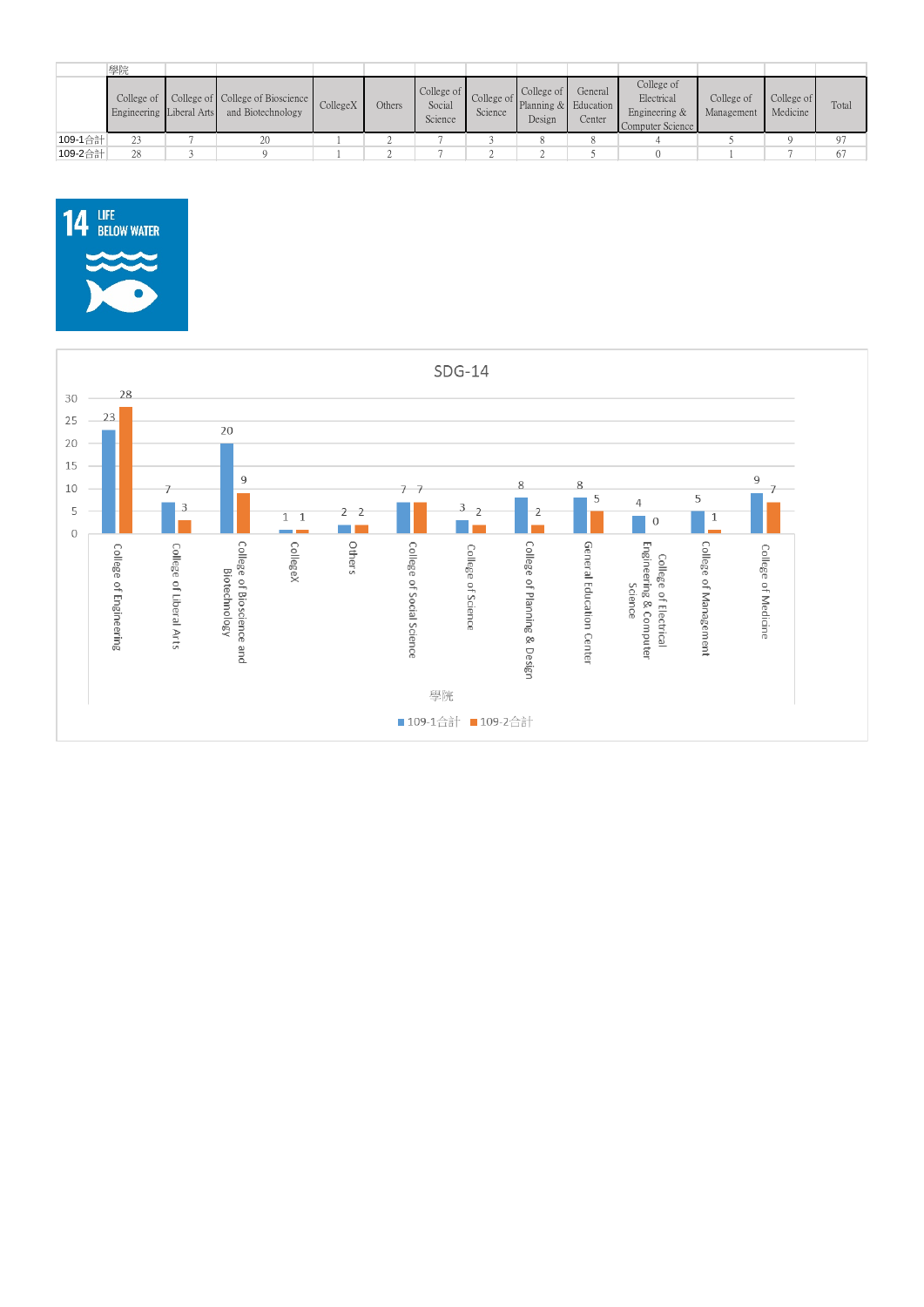|         | 學院                                                    |                                                       |          |        |                                 |         |                                                         |                   |                                                               |                          |                        |       |
|---------|-------------------------------------------------------|-------------------------------------------------------|----------|--------|---------------------------------|---------|---------------------------------------------------------|-------------------|---------------------------------------------------------------|--------------------------|------------------------|-------|
|         | College of $\blacksquare$<br>Engineering Liberal Arts | College of College of Bioscience<br>and Biotechnology | CollegeX | Others | College of<br>Social<br>Science | Science | College of<br>College of Planning & Education<br>Design | General<br>Center | College of<br>Electrical<br>Engineering &<br>Computer Science | College of<br>Management | College of<br>Medicine | Total |
| 109-1合計 |                                                       | 28                                                    |          |        |                                 |         |                                                         |                   |                                                               |                          |                        | 105   |
| 109-2合計 | $2^{\circ}$                                           | 30                                                    |          |        |                                 |         |                                                         |                   |                                                               |                          |                        | 89    |



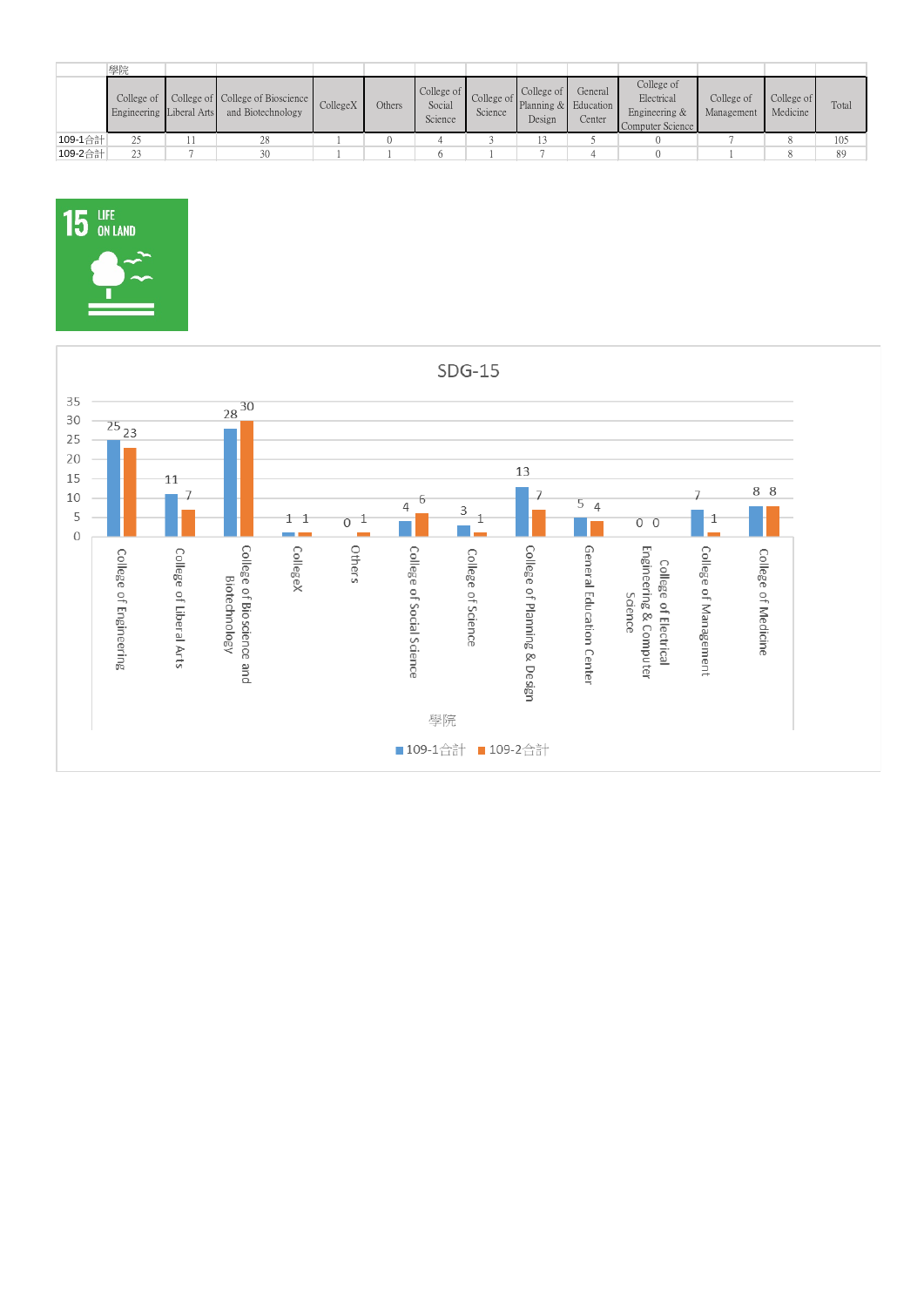|         | 學院                                     |    |                                                       |          |        |                                 |         |                                                         |                   |                                                               |                          |                        |       |
|---------|----------------------------------------|----|-------------------------------------------------------|----------|--------|---------------------------------|---------|---------------------------------------------------------|-------------------|---------------------------------------------------------------|--------------------------|------------------------|-------|
|         | College of<br>Engineering Liberal Arts |    | College of College of Bioscience<br>and Biotechnology | CollegeX | Others | College of<br>Social<br>Science | Science | College of<br>College of Planning & Education<br>Design | General<br>Center | College of<br>Electrical<br>Engineering &<br>Computer Science | College of<br>Management | College of<br>Medicine | Total |
| 109-1合計 |                                        | 38 |                                                       |          |        |                                 |         | 27                                                      |                   |                                                               | 16                       | 34                     | 200   |
| 109-2合計 |                                        | 37 |                                                       |          |        | 58                              |         | 18                                                      |                   |                                                               |                          | 26                     | 193   |